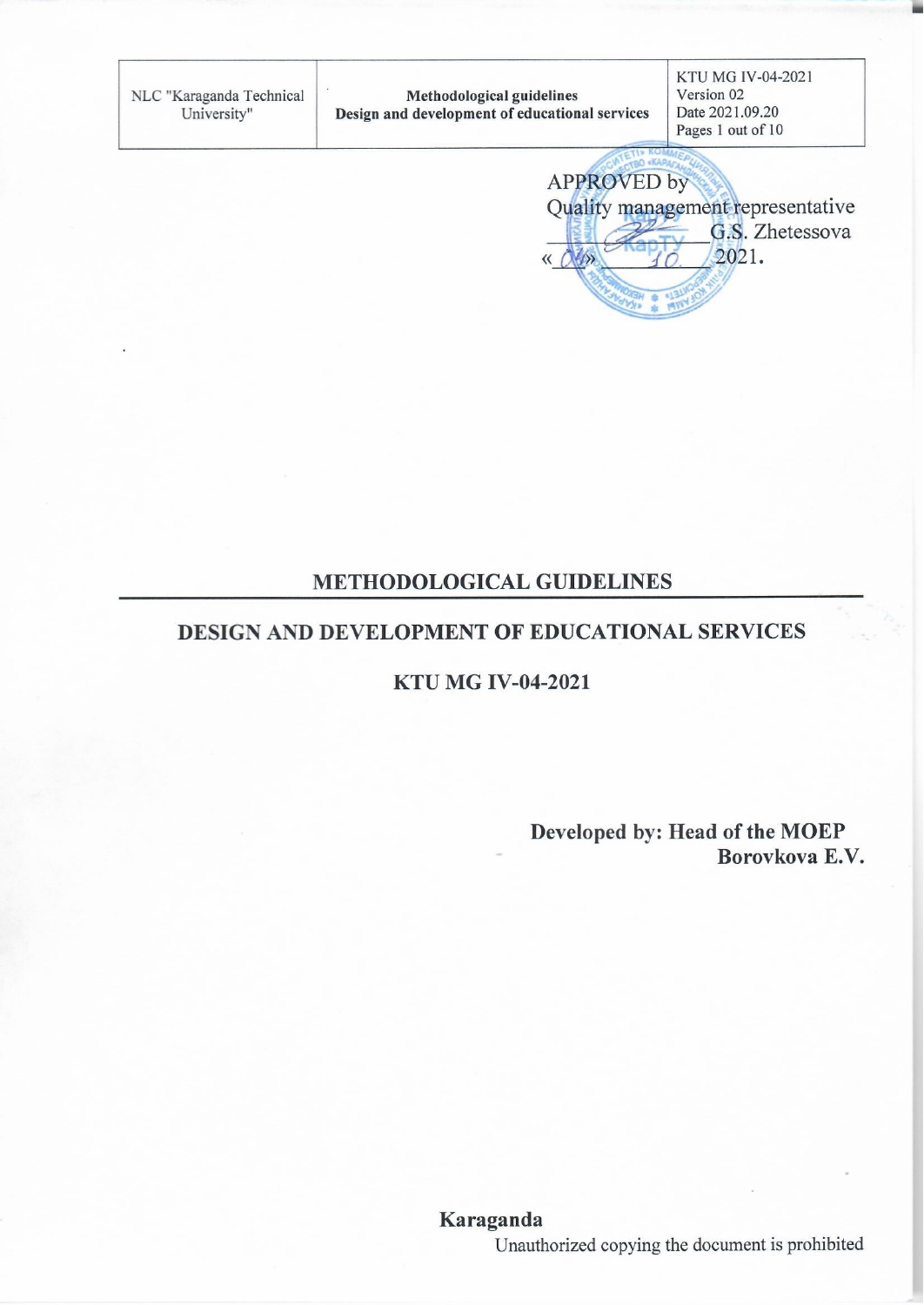# **Table of content**

|   | Scope                                                               | 3  |
|---|---------------------------------------------------------------------|----|
|   | <b>Regulatory references</b>                                        | 3  |
|   | Terms, definitions and abbreviations                                | 4  |
|   | Responsibility and authority                                        |    |
|   | Requirements for the design and development of educational services | 4  |
| 6 | Making changes to documents                                         | 5  |
|   | Coordination and implementation                                     | 6  |
| 8 | Replication and distribution of the document                        | 6  |
| 9 | Storage                                                             | 6  |
|   | Appendix A The process of designing educational services            |    |
|   | Appendix B Coordination sheet                                       | 8  |
|   | Appendix C Familiarization sheet                                    | 9  |
|   | <b>Bibliography</b>                                                 | 10 |
|   |                                                                     |    |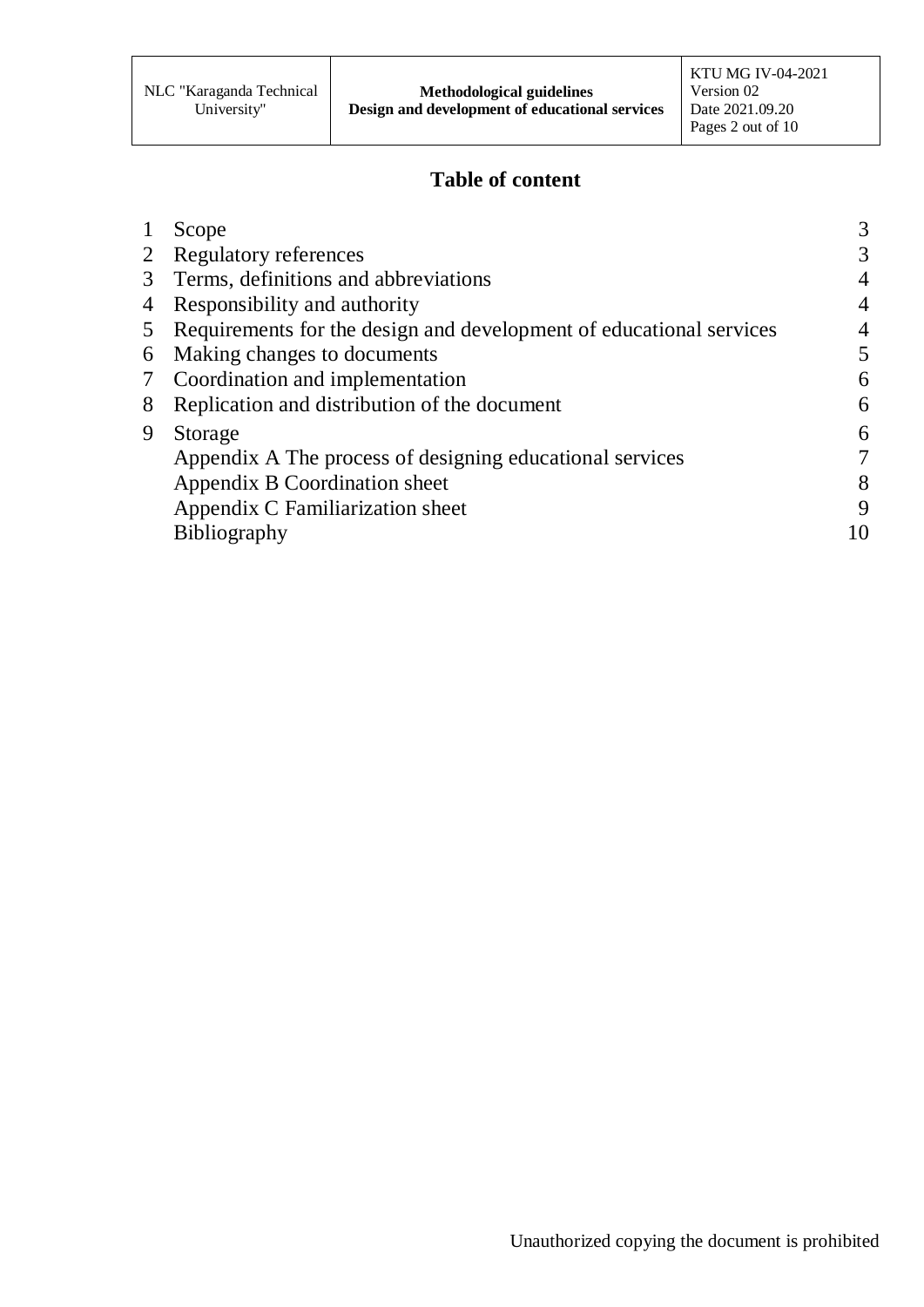**Effective date**  $2021.10.04$ . (year, month, day)

#### 1 Scope

1.1 This Methodological guidelines (MG) establishes the procedure for managing the process of designing educational services in the NLC "Karaganda Technical University" (KTU), as well as the responsibility of the performers of these works.

1.2 This MG is a regulatory document and is mandatory for execution by the management and heads of departments of the KTU.

1.3 This MG is part of the documents of the quality management system.

#### **2 Regulatory references**

This MG uses references to the following regulatory documents:

ST RK ISO 9001-2016 (ISO 9001:2015) "Quality management systems. Requirements".

ST RK ISO 9000:2017 (ISO 9000:2015) Quality management systems. Basic provisions and vocabulary.

Classifier of training areas with higher and postgraduate education, approved by the Order of the Minister of Education of the Republic of Kazakhstan dated October 13, 2018 No. 569.

The state mandatory standard of higher Education approved by the Order of the Minister of Education and Science of the Republic of Kazakhstan dated October 31, 2018 No. 604.

The state mandatory standard of postgraduate education, approved by the Order of the Minister of Education and Science of the Republic of Kazakhstan dated October 31, 2018 No. 604.

Standard rules of activity of educational organizations implementing educational programs of higher and (or) postgraduate education, approved by Order of the Minister of Education and Science of the Republic of Kazakhstan dated October 30, 2018 No. 595.

Rules for the organization of the educational process on credit technology of education, approved by the Order of the Minister of Education and Science of the Republic of Kazakhstan dated April 20, 2011 No. 152.

#### 3 Terms, definitions and abbreviations

This MG applies terms, definitions and abbreviations in accordance with the ST RK ISO 9000:2017 (ISO 9000:2015) Quality Management System. Basic provisions and vocabulary:

KTU - NLC "Karaganda Technical University";

 $DP$  – documented procedure;

Unauthorized copying the document is prohibited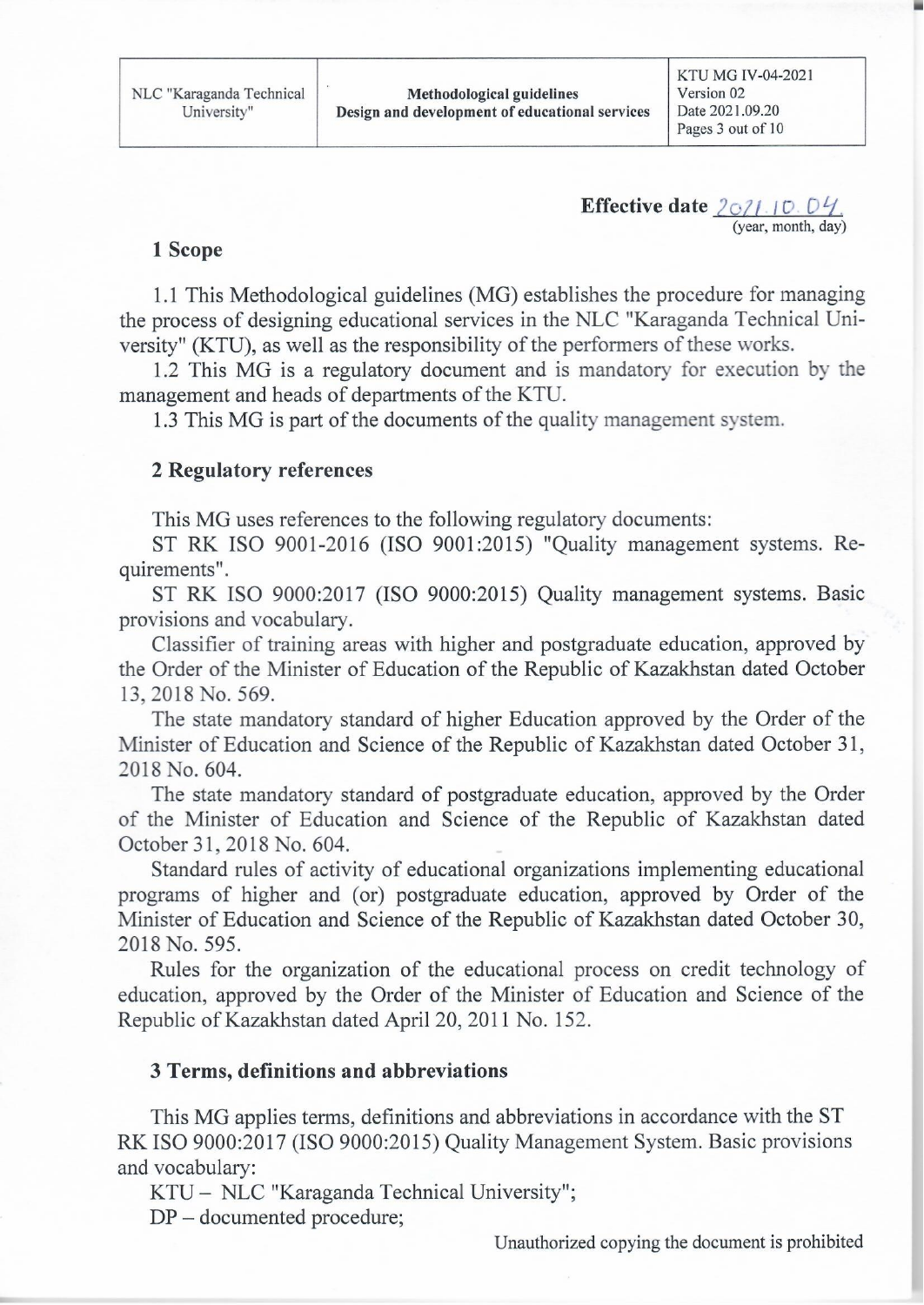QMR – quality management representative;

DAA – Department of Academic Affairs;

CQM&A – center of quality management and accreditation.

#### **4 Responsibility and authority**

Responsibility and authority for the design of educational services, their coordination, approval, deadlines are distributed as follows:

The Rector is responsible for:

- the approval of this methodological instruction and changes to it;

- allocating the necessary material, financial and other resources.

The quality management representative (QMR) is responsible for the implementation and management of this DP.

The Vice-Rector for Academic Affairs is responsible for:

- planning and monitoring the execution of work in preparation for the design and development of educational services.

The Director of the Department of Academic Affairs (DAA) is responsible for:

- the completeness of the initial design data sent to the departments for the development of documents;

- meeting the design deadlines;

- the decisions taken and their compliance with the requirements of the customer;

- the completeness and timeliness of the issuance of the design assignment;

- timely sending the materials of the educational services project for consideration and approval to interested and inspecting organizations.

Heads of departments are responsible for:

- meeting the deadlines for the implementation of the project of educational services;

- the exact compliance with the requirements of customers, inspecting organizations to the document being developed;

- the accuracy of the information provided for the design of educational services.

#### **5 Requirements for the design and development of educational services**

5.1 In KTU, planning of the design of educational services is carried out, including the distribution of work among co-executors. At the same time, coordination of tasks, compatibility of the educational services project, analysis and coordination of changes are ensured.

5.2 The input data for the design of educational services are the state mandatory standard of higher education and the state mandatory standard of postgraduate education training areas, legislative and regulatory requirements, requirements of the educational services market.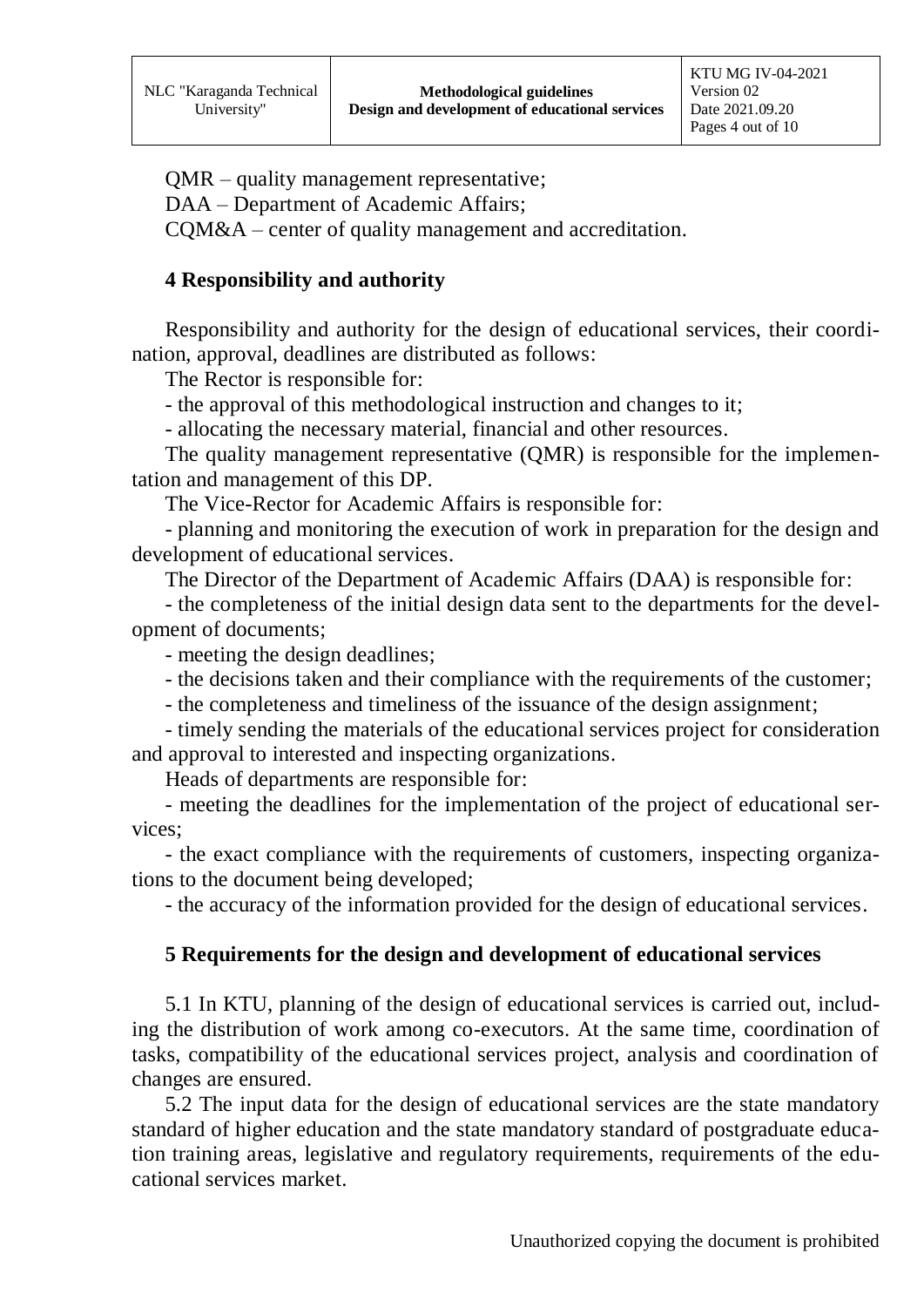5.3 The output data of the design is a license for the right to conduct educational activities.

5.4 The Rector makes a decision on the design of educational services, in accordance with the Law of the Republic of Kazakhstan "On Education" [1].

The QMR informs the Director of the DAA about the design of educational services, who analyzes the deadlines and design stages at which inspections, analysis and evaluation of the development should be carried out.

5.5 The director of the DAA together with a specialist in this field (from among the leading professors and associate professors of departments, as well as employees of the DAA) choose a division (department) for the development of the project.

5.6 The head of the department analyzes the input data for the design, checks the received materials and documents for completeness of their compliance with the requirements of the Law of the Republic of Kazakhstan "On Education" [1], the Rules for the provision of public services "Issuance of a license to engage in educational activities", approved by the order of the Minister of Education and Science of the Republic of Kazakhstan dated August 17, 2020 No. 351 [2].

5.7 The head of the department, together with the leading specialists of the department, prepares documents for licensing the specialty in accordance with the requirements of the Standard of Public Service [2].

5.8 DAA is considering a package of documents for licensing. Comments and additions are made to the documents, if any.

5.9 The rector approves the package of documents, then the staff of the department and the specialists of the DAA post the data in the electronic database of the Committee for Control in the Field of Education and Science of the Ministry of Education and Science through the web portal "E-licensing".

5.10 Employees of the Department for the Development of the Digital University provide technical support in the implementation of this work.

5.11 The process of designing educational services is presented in Appendix A.

## **6 Making changes to documents**

The development, registration, coordination and approval of the "Notices of Changes" of this MG, as well as the introduction of changes to it, must be carried out in accordance with KTU DP II-01.

## **7 Coordination and implementation**

7.1 The coordination of the draft of this MG is carried out with the head of the CQM&A, the legal department, department of Postgraduate Education, the director of the DAA and is made out in the "Coordination sheet" (Appendix B).

7.2 The developer is responsible for the transfer of the original for storage in the CQM&A.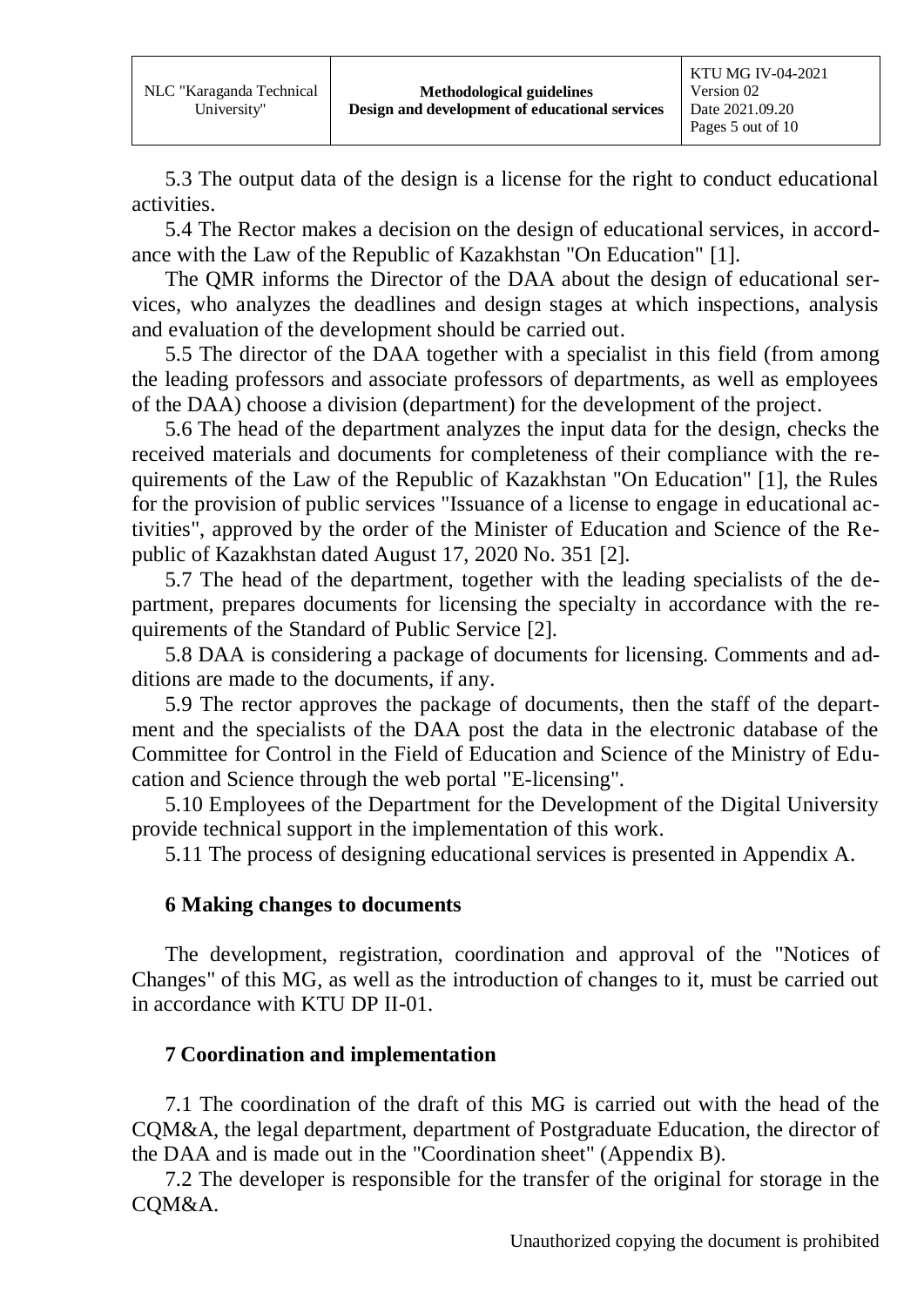#### **8 Replication and distribution of the document**

8.1 The mailing of the draft of this MG for review is carried out by the developer.

8.2 The registered working copies are sent to the following addresses: QMR, DAA, heads of departments. The issuance of registered working copies must be registered in accordance with KTU DP II-01.

#### **9 Storage**

Responsibility for the storage of the original, replication and distribution of registered working copies to subscribers is assigned to the CQM&A.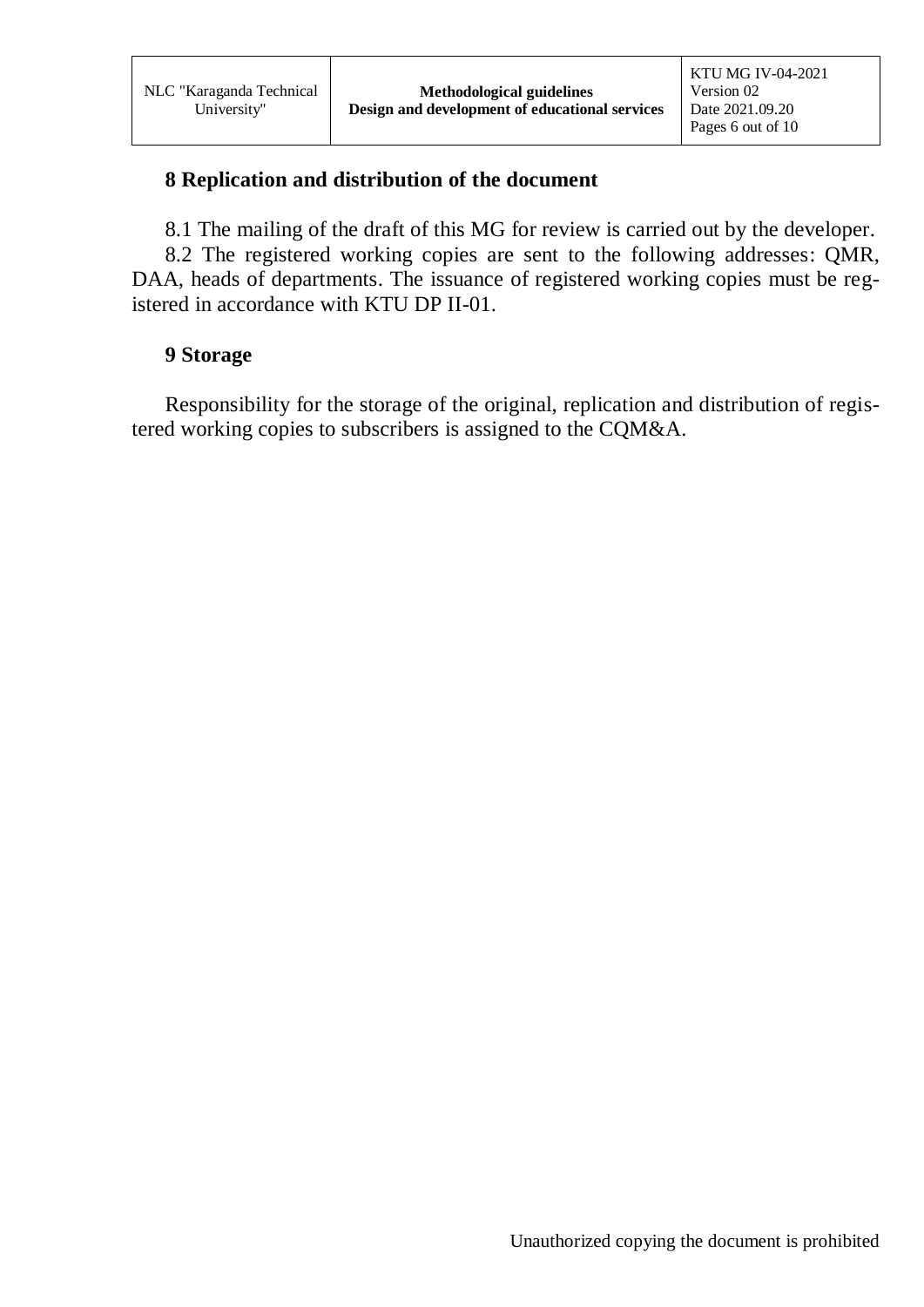

NLC "Karaganda Technica<br>University" LC "Karaganda Technical University"

Design and development of educational services **Design and development of educational services** Methodological guidelines **Methodological guidelines**

MI KTU IV-0 4-2021 Version  $\mathbb S$ Date 2021.09.20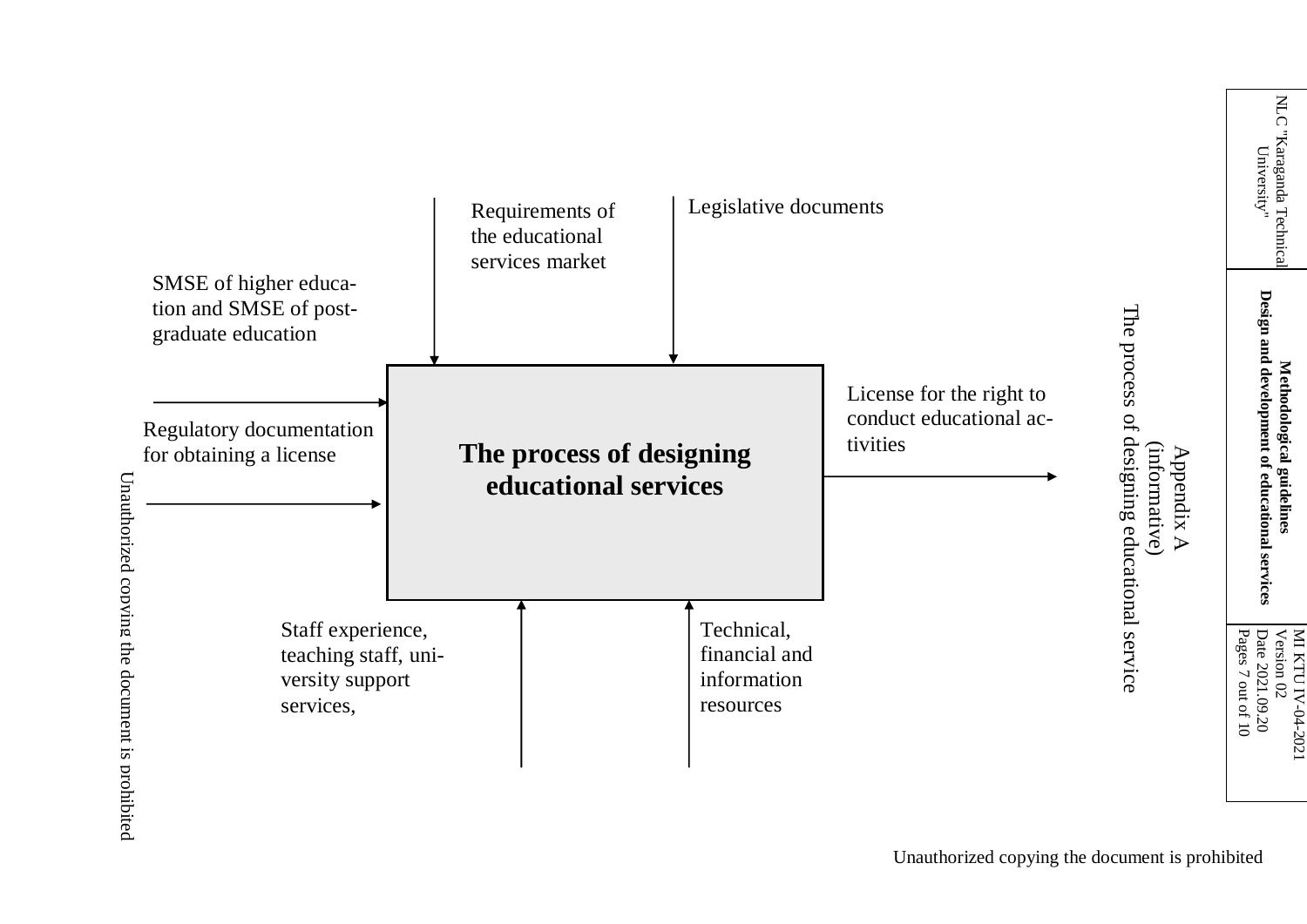KTU MG IV-04-2021 Version 02 Date 2021.09.20 Pages 8 out of 10

# Appendix B<br>(mandatory)

Coordination sheet

| Position            | Name             | Date     | Signature |
|---------------------|------------------|----------|-----------|
| Director of the DAA | Udartseva S.M.   | 0110.21  | US        |
| Head of the SPT     | Sultanova L.M.   | 27.09.21 |           |
| Head of the LD      | Ayazbayeva G.S.  | 24.09.21 | tte       |
| Head of the CQM&A   | Zhunussova G.Ye. | 2209.21. |           |
|                     |                  |          |           |
|                     |                  |          |           |
|                     |                  |          |           |
|                     |                  |          |           |
|                     |                  |          |           |
|                     |                  |          |           |
|                     |                  |          |           |
|                     |                  |          |           |
|                     |                  |          |           |
|                     |                  |          |           |
|                     |                  |          |           |
|                     |                  |          |           |
|                     |                  |          |           |
|                     |                  |          |           |
|                     |                  |          |           |
|                     |                  |          |           |
|                     |                  |          |           |
|                     |                  |          |           |
|                     |                  |          |           |
|                     |                  |          |           |
|                     |                  |          |           |
|                     |                  |          |           |
|                     |                  |          |           |
|                     |                  |          |           |
|                     |                  |          |           |
|                     |                  |          |           |
|                     |                  |          |           |
|                     |                  |          |           |
|                     |                  |          |           |

Unauthorized copying the document is prohibited

F.04-2020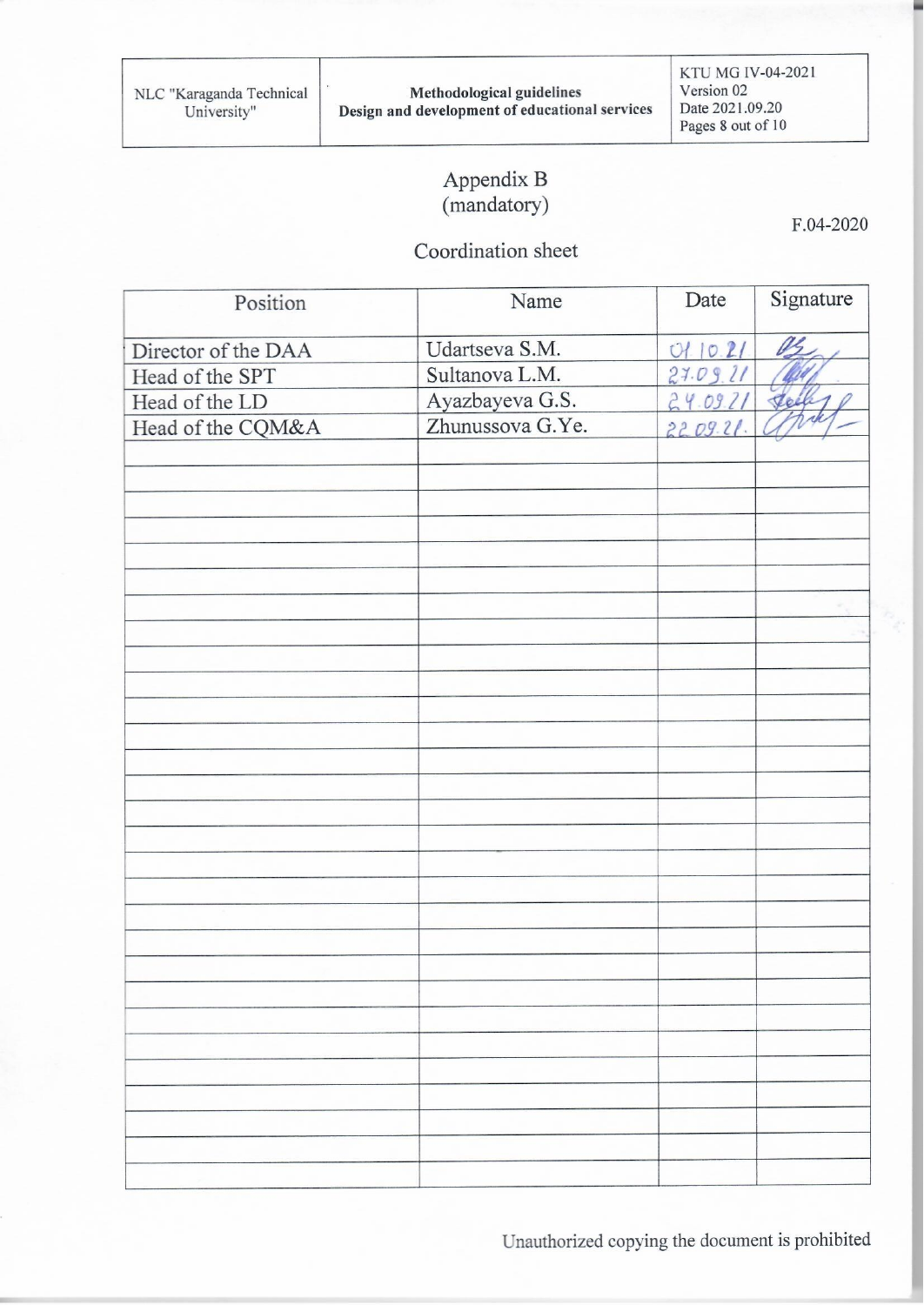# Appendix C (mandatory)

F. 05-2020

# Familiarization sheet

| Position | Name | Date | Signature |
|----------|------|------|-----------|
|          |      |      |           |
|          |      |      |           |
|          |      |      |           |
|          |      |      |           |
|          |      |      |           |
|          |      |      |           |
|          |      |      |           |
|          |      |      |           |
|          |      |      |           |
|          |      |      |           |
|          |      |      |           |
|          |      |      |           |
|          |      |      |           |
|          |      |      |           |
|          |      |      |           |
|          |      |      |           |
|          |      |      |           |
|          |      |      |           |
|          |      |      |           |
|          |      |      |           |
|          |      |      |           |
|          |      |      |           |
|          |      |      |           |
|          |      |      |           |
|          |      |      |           |
|          |      |      |           |
|          |      |      |           |
|          |      |      |           |
|          |      |      |           |
|          |      |      |           |
|          |      |      |           |
|          |      |      |           |